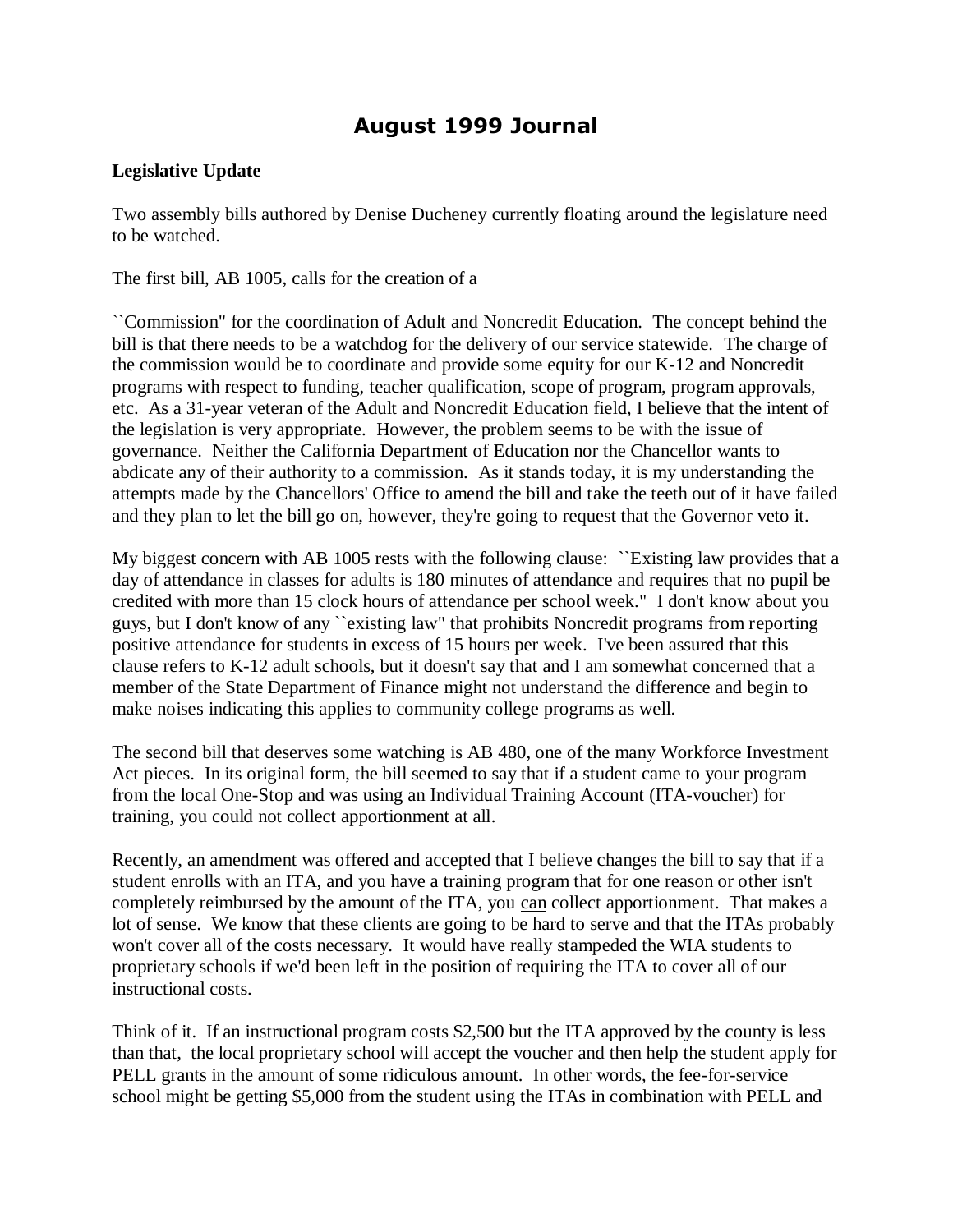we couldn't afford to serve the student at all. Hopefully, with the new amendments, this won't be the case. If you have any questions or comments, call me at email me at lani@glendale.cc.ca.us

 *--Lani DeVincentis, Glendale College*

#### **Member Spotlight**

Odessa Johnson, Dean of Community Services at Modesto College, was recently sworn in to serve as a member of the UC Board of Regents. In April ,Governor Davis nominated Johnson to fill a short-term vacancy on the 26-member board. Johnson, who has over 37 years experience as a teacher and administrator and serves on the Modesto Board of Education, will serve on the Board of Regent through March 1, 2000, unless reappointed to a full 12-year term by the governor. She is the only regent from the San Joaquin Valley.

Congratulations Odessa!

#### **President's Letter**

This is my first correspondence as the President of ACCE. I am very pleased to have this position for the next two years because it gives me the opportunity to represent our interests in a variety of public and private settings. I will do my utmost to do the job well and to move our organization and our profession forward.

Your ACCE Directors held our annual retreat recently at MiraCosta College in Oceanside hosted by past President Lynda Lee. The setting, hospitality, and retreat were all memorable.

One of the main goals of our meeting was to plan for the 1999-2000 year and I would like to share some of our goals:

1. Continue to maintain strong association and commu nication with the State Chancellor's Office and key

staff in Sacramento.

2. Actively participate in State level forums to focus the position and concern of ACCE constituencies in the areas of non-credit, economic development, and fee-based programs.

3. Expand ACCE's advocacy role and the development of legislative partnerships.

4. Continue to review agendas and provide input to the Council of Organizations and Chief Instructional Officers when appropriate.

We also discussed the year 2000 Annual Conference. We talked about the location, theme, and program and formulated a planning committee that will undertake the ``production" of the conference. Stay tuned as we will share information on the event as soon as is finalized.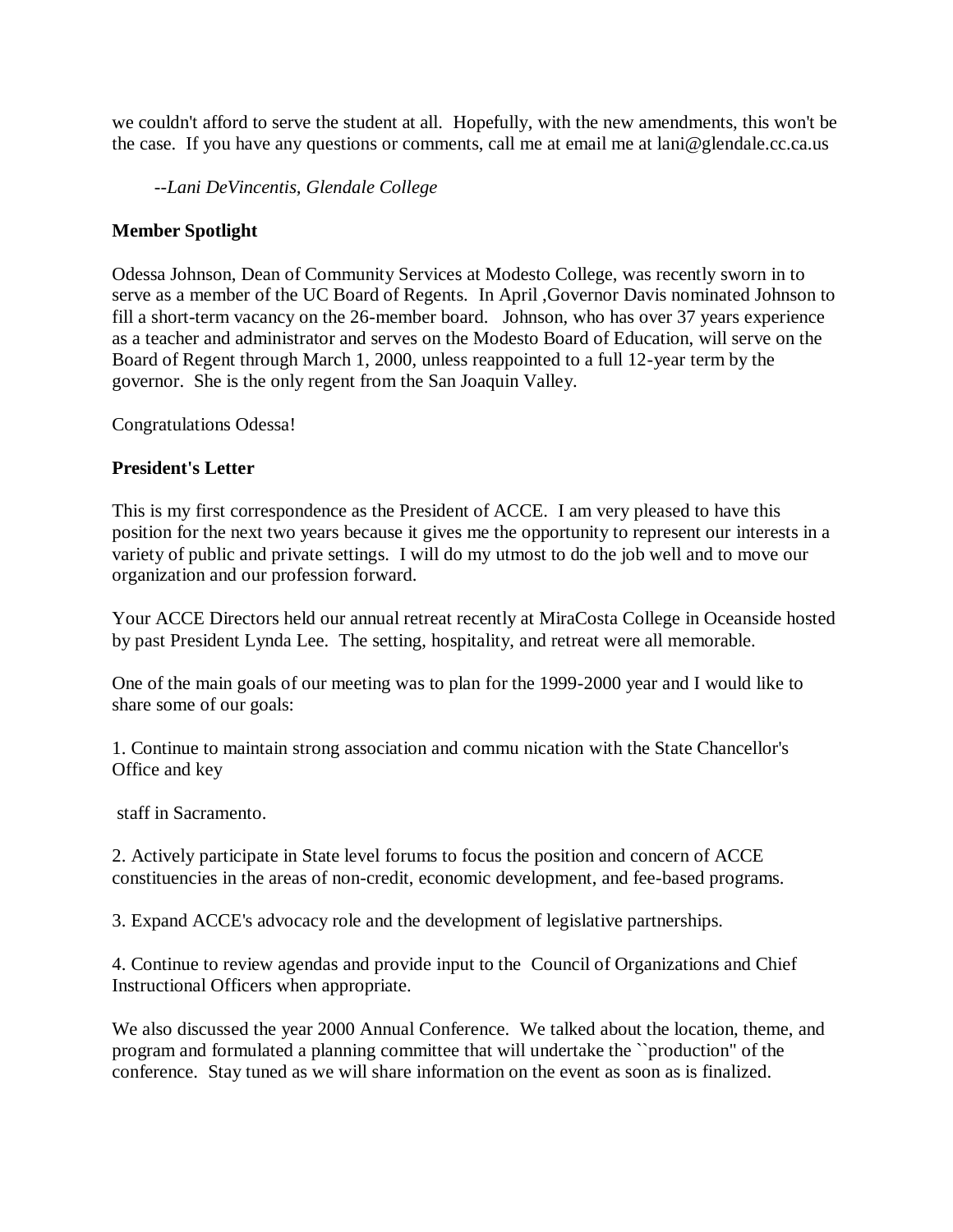The coming year promises to be a fruitful one for the ACCE Board and its members. We are looking forward to working with all of you and will strive to be responsive, effective and representative of your collective views.

Thank you for the opportunity to serve.

 *--Ray Ramirez, SDCCD*

#### **Community Services Council News**

As we begin the countdown toward to year 2000, what can ACCE do to support YOU in your job, what resources do YOU need, what information will help YOU? If you haven't figured it out yet, the focus this year is on YOU!!!!

1. Are YOU concerned about the cost of marketing online courses in your publication? Would an electronic brainstorming session be helpful?

2. Do YOU want to increase the number of online courses your department offers without objections from your academic departments? What have your colleagues done to gain the cooperation of their academic departments?

3. What are the HOT 20 community education courses based on criteria that are important to YOU?

4. Who has web sites and who has online registration and who has a registration system that takes online registration directly into their registration system?

Let's pose these questions and others to each other and get some dialogue going without having to wait for the next conference. (No we are not eliminating conferences; just supplementing them with electronic discussion groups). If you have a question, all you need to do is send the question to the e-mail list I will provide and the information you requested will begin flooding to YOU!

Please fill out the enclosed form and fax or mail to me. This is one chain letter you don't want to miss out on!! Keep up the good work and remember to share your thoughts and questions so we can all benefit.

 *--Sandra Rickner, Irvine Valley College*

#### **Council Name Changes**

You may have noticed the ACCE Board changed the name of the Economic Development and Training Council to just Economic Development Council. This is to reflect the fact that Economic Development says it all and most units in our colleges provide much more than training alone. You need only look to our colleges' CalWorks and other special programs to see our abundant capacity to meet the economic development and workforce training needs of clients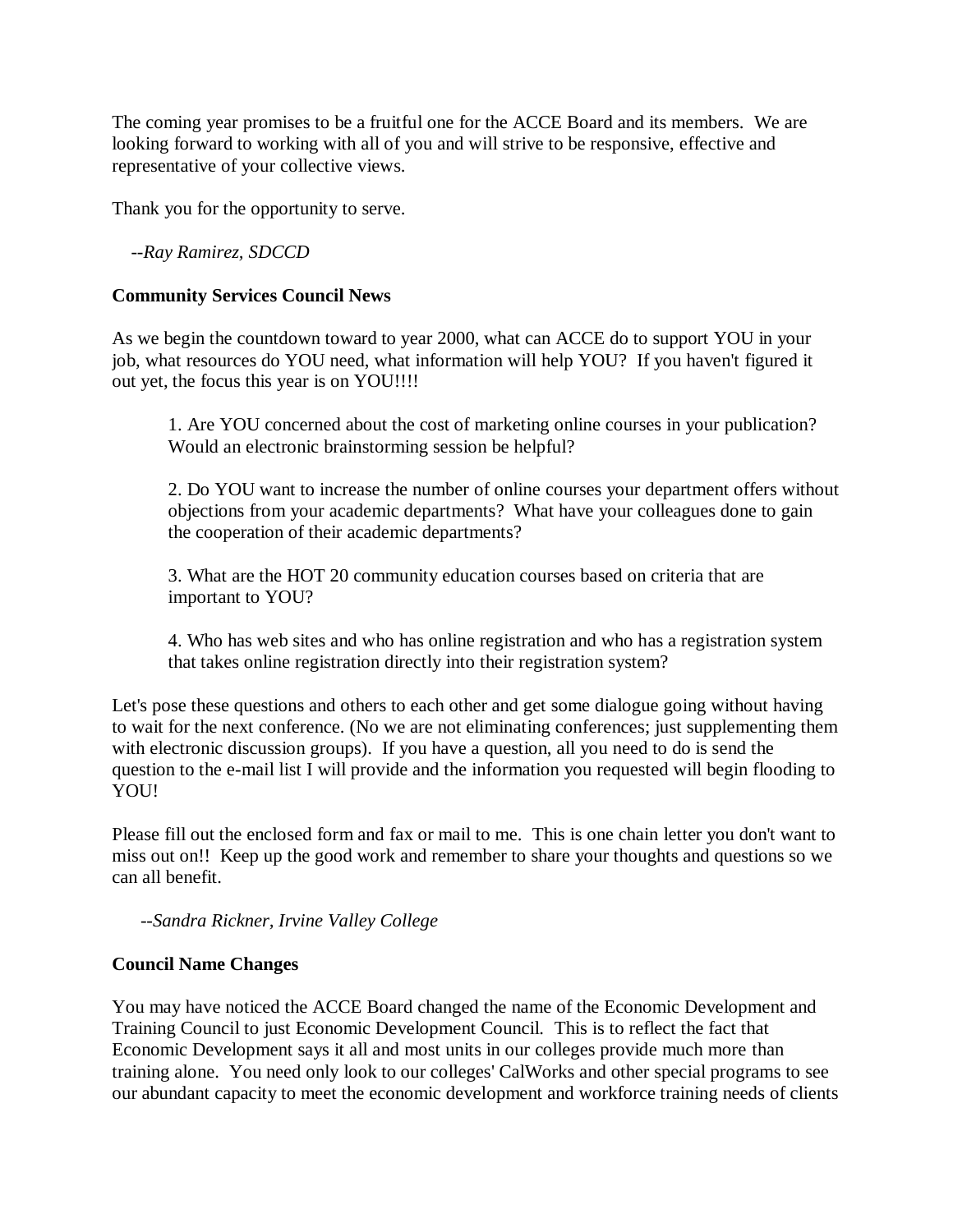beyond traditional classroom delivery. Other special programs include the Centers of Excellence, Centers for Applied Competitive Technologies, Small Business Development Centers, and Centers for International Trade.

#### **Economic Development Council News**

*Editors Note: Scott Hammer, new council leader for the ACCE Economic Development Council, currently serves as Statewide Initiative Director for contract Education (south) for ED>Net. Prior to that, he was the Director of the Training Source at Mt. San Antonio College following many years in the business world.*

Three words seem to be prevalent around California Community Colleges these days. There are continuing discussions around **accountability** measures and performance outcomes for programs funded through the Economic Development Network (ED>Net), as well as Partnership for Excellence funding. New **communication** tools are being implemented to better inform various college and external stakeholders of events and best practices of economic development and contract education units throughout the state. New and unique **partnerships**, as well as several ongoing, more traditional collaborative efforts are continuing to provide incredible resources and opportunities for our colleges.

#### **Accountability**

Accountability measures are nothing new, though they are of great concern to the legislative and executive branches of our State right now in terms of funding for Economic Development and Workforce Development. Partnership for Excellence funding has some specific measures and goals tied to its continuation and has been addressed extensively by the Chancellor in various forums and periodicals. (See Chancellor's Office WebBoard at [http://stop.com:8080/-](http://stop.com:8080/-CCCCO/login)) [CCCCO/login\)](http://stop.com:8080/-CCCCO/login))

Outcome measures have been proposed, discussed, refined, clarified, reviewed and polished for the last several months. The Executive Committee of the Economic Development Program, the Ed>Net Strategic Priority Committees, Industry Driven Regional Collaborative, Job Development Incentive funded projects, and other business partners and organizations have been involved with this issue. See the Ed>Net webpage [\(http://ednet.cc.ca.us\),](http://ednet.cc.ca.us/) specifically a new section called ``Reports and Resources" for a summary of this issue. (See [http://ednet.cc.ca.us/ednet/reports/reports.htm\)](http://ednet.cc.ca.us/ednet/reports/reports.htm)

#### **Communication**

The Statewide Coordination Network has several new publications such as the ``President's Page," a newsletter designed to provide information directly to the presidents of our colleges and academic senates. It will be mailed out three times a semester. In addition to articles describing Ed>Net projects, it will highlight the CEO members of the Executive Committee of the Economic Development Program. You can view it for yourself at the ED>Net webpage. (See Periodicals: [http://ednet.cc.ca.ius/ednet/Period.htm\)](http://ednet.cc.ca.ius/ednet/Period.htm)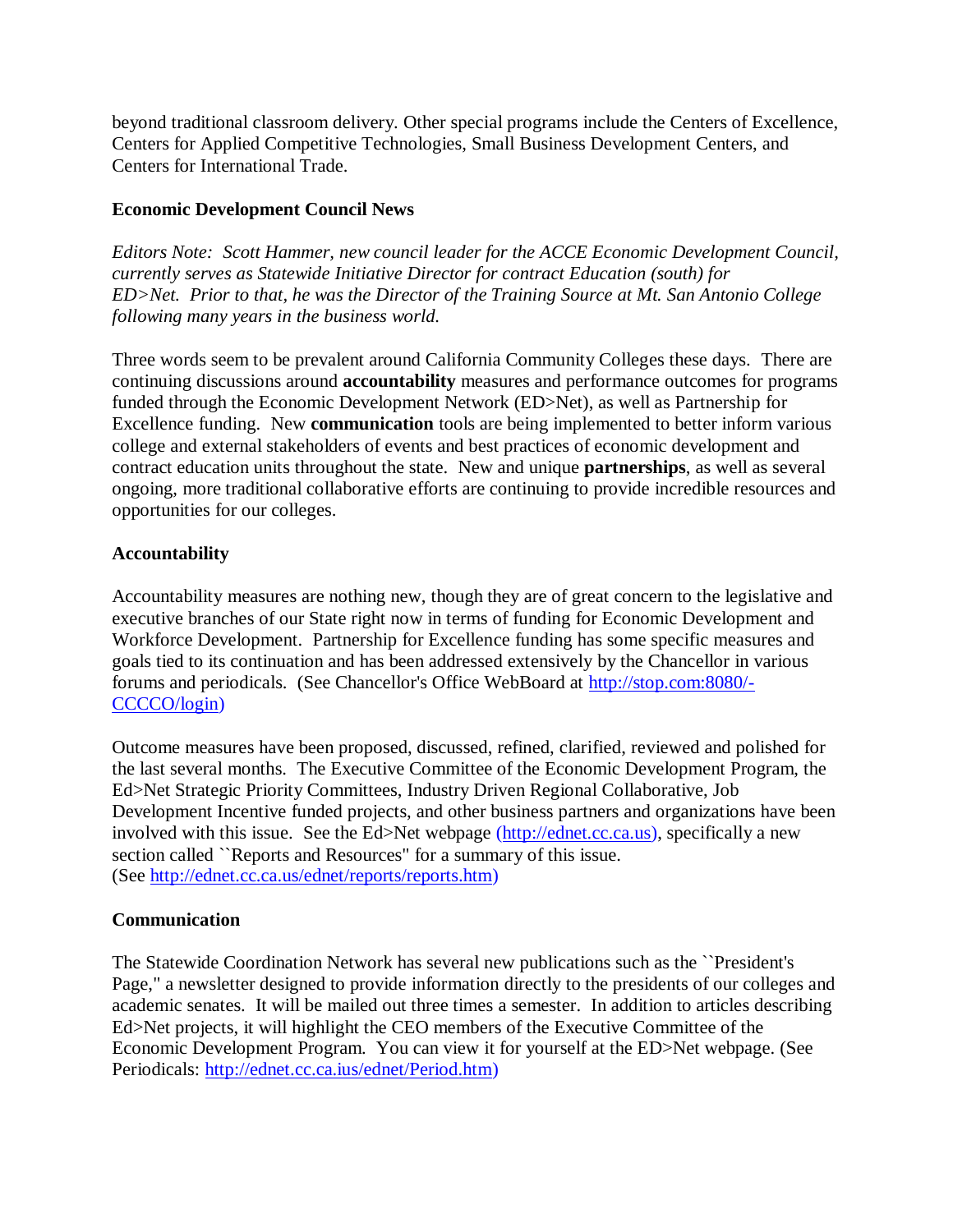A new piece designed to bring the Ed>Net message to faculty and staff at the colleges will be called ``College Connections." This piece will concentrate on curriculum innovations and resources that will be available to college faculty from funded projects. At this writing, the first edition of this publication is on its way to the printer and will be available at the same periodical website listed previously.

If you haven't already discovered the various WebBoards available, you should visit them. They are designed to be libraries of information and threaded message discussions on various topics. Contract Education has several sections in the Ed>Net WebBoard that provide information about regional meetings, statewide meetings, Professional Development Institute offerings, lending resource library listings, and much more! In addition, ED>Net offers a ``Calendar of Events" section at the websit[e\(http://ednet.cc.ca.us\)](http://ednet.cc.ca.us/) for upcoming meetings and events. There is so much of value but not enough room here to list all the sites so visit them and see what supports your needs.

### **WebBoards**

Ed>Net <http://stop.com:8080/-EDNET/login>

Chancellor's Office <http://stop.com:8080/-CCCCO>

CCCAOE <http://stop.com:8080/-CCCAOE>

#### **Partnerships**

California Community Colleges participate in many exemplary partnerships. Two are highlighted in the latest issue of the ``President's

Page" [\(http://ednet.cc.ca.us/ednet/connect/connmain.htm\)](http://ednet.cc.ca.us/ednet/connect/connmain.htm) including the partnership between Aerospace Dynamics International and College of the Canyons, Ed>Net Chancellor's Award winner for 1999, and the Industry Driven Regional Collaborative funding the South Orange County Community College District's Bridge Project. Future articles will feature other collaborations throughout the state that are providing resources and opportunities. Contact me if you would like your project featured.

Let me know how the ACCE Economic Development Council can serve you and support your hard work. The best way to reach me is via email at [shammer@ednet.cc.ca.us,](mailto:shammer@ednet.cc.ca.us) or you may call at 909-628-5748. Let's keep in touch!

*--Scott Hammer, Ed>Net*

#### **Membership 1999 Update**

ACCE membership is currently at 108 paid members. If you haven't joined yet, please call me and I will be happy to send you an invoice. One membership is \$48 and includes the ACCE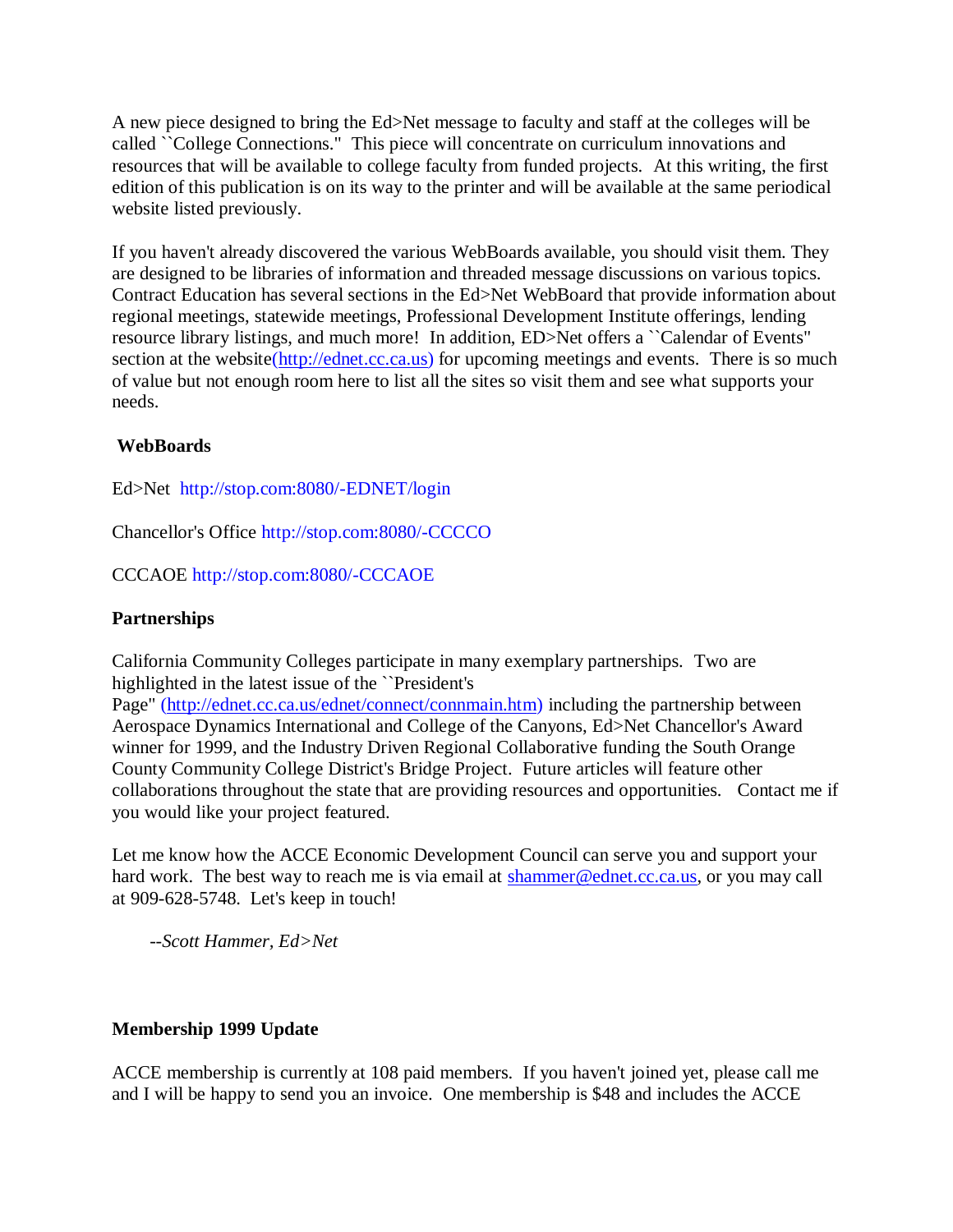Directory which lists the titles, fax numbers, and email addresses of your colleagues throughout the state. Or, save money by enrolling three of your colleagues at one time for only \$130 and receive three ACCE directories.

The goals of ACCE are to develop and promote desirable policies, practices, and support for the educational constituencies within the association and to promote professional growth of the membership. From your membership you gain:

- Representation at the local, state, and national levels.
- Newsletter, statewide college and resource directory, council leadership, workshops, and an annual conference.
- A legislative watchdog committee and liaison with professional organizations in the fields of community, continuing education, and economic development.

If you have any questions about membership, please call me at (916) 484-8643.

*--Raymelle Revel, American River College*

# **ACCE MEMBER INFORMATION FORM**

|                                                                                                                                                                                                                                | <b>Return to:</b> |  |
|--------------------------------------------------------------------------------------------------------------------------------------------------------------------------------------------------------------------------------|-------------------|--|
| Address Address Address Address Address Address Address Address Address Address Address Address Address Address Address Address Address Address Address Address Address Address Address Address Address Address Address Addres |                   |  |
| <b>Community Education Web</b>                                                                                                                                                                                                 |                   |  |
|                                                                                                                                                                                                                                |                   |  |
|                                                                                                                                                                                                                                |                   |  |
|                                                                                                                                                                                                                                |                   |  |
| ,我们也不能在这里的时候,我们也不能在这里的时候,我们也不能会在这里的时候,我们也不能会在这里的时候,我们也不能会在这里的时候,我们也不能会在这里的时候,我们也不                                                                                                                                              |                   |  |
|                                                                                                                                                                                                                                |                   |  |
|                                                                                                                                                                                                                                |                   |  |
| Your Name                                                                                                                                                                                                                      |                   |  |
|                                                                                                                                                                                                                                |                   |  |

Sandra Rickner Irving Valley College 5500 Irvine Center Drive Irvine, CA 92718